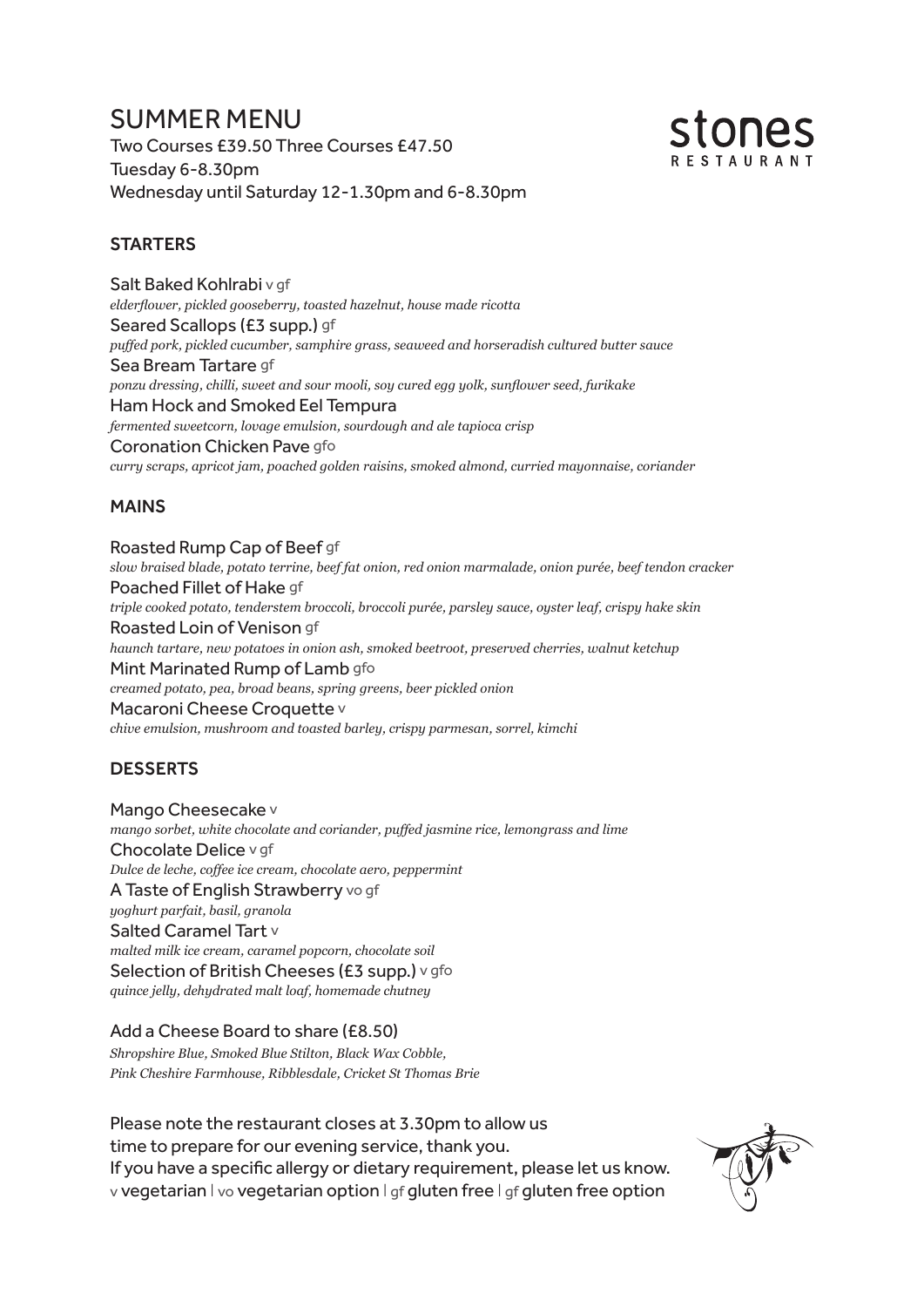# SUMMER VEGETARIAN MENU

Two Courses £39.50 Three Courses £47.50 Tuesday 6-8.30pm



Any of the following dishes can be enjoyed as a starter or a main course

Risotto of Pea v of *broad bean, housemade ricotta and whey, pea oil*

Salad of Heritage Tomato v gf *basil emulsion, goat's curd, seeded cracker*

Salt Baked Kohlrabi v gf *elderflower, pickled gooseberry, toasted hazelnut, house made ricotta*

Macaroni Cheese Croquette v *chive emulsion, mushroom and toasted barley, crispy parmesan, sorrel, kimchi*



If you have a specific allergy or dietary requirement, please let us know. v vegetarian I vo vegetarian option I gf gluten free I gf gluten free option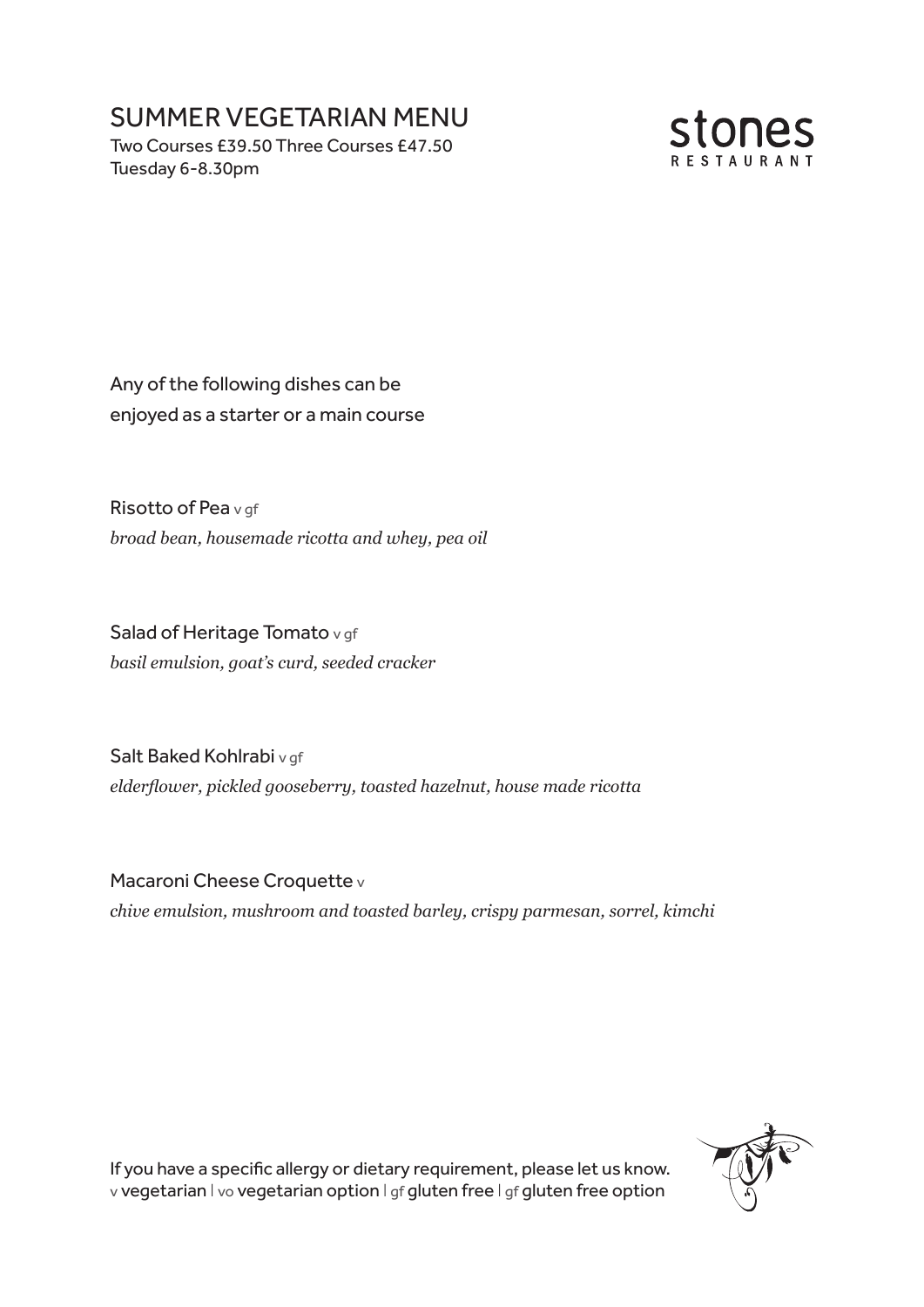# SUMMER TASTING MENU

Our Tasting Menu offers eight wonderful courses marrying house style to the season's best ingredients. Tuesday to Saturday evening. Must be taken by entire table. Eight Courses £60pp (optional) Wine Flight £32.50pp



#### Salt Baked Kohlrabi v gf

*elderflower, pickled gooseberry, toasted hazelnut, house made ricotta*

#### Seared Scallops gf

*puffed pork, pickled cucumber, samphire grass, seaweed and horseradish cultured butter sauce*

#### Sea Bream Tartare gf

*ponzu dressing, chilli, sweet and sour mooli, soy cured egg yolk, sunflower seed, furikake* 

#### Coronation Chicken Pave gfo

*curry scraps, apricot jam, poached golden raisins, smoked almond, curried mayonnaise, coriander*

#### Roasted Loin of Venison gf

*haunch tartare, new potatoes in onion ash, smoked beetroot, preserved cherries, walnut ketchup*

Baron Bigod gfo *walnut and stout waffle, pickled grapes, burnt apple ketchup*

Homemade Choc Ice v qf *raspberry and white chocolate cheesecake*

A Taste of English Strawberry vo gf *yoghurt parfait, basil, granola*

#### Add a Cheese Course to share (£8.50) *Shropshire Blue, Smoked Blue Stilton,*

*Black Wax Cobble, Pink Cheshire Farmhouse, Ribblesdale, Cricket St Thomas Brie*

### Cleefs Classic Collection Chenin Blanc I SA

*A 'fruit salad' of tropical fruits on the palate and a rich texture and elegant minerality with a very long finish.*

# 'AUS' Estate Reserve Chardonnay I Aus.

*A fresh fruit-driven wine with subtle oak from De Bortoli, Riverina's award-winning family winery.*

#### CVNE Monopole Rioja Blanco I Spain

*Fresh, dry, unoaked fruit, forward and delightfully fresh. Crisp with a touch of sherbet lemon on the nose.*

#### Holmes Point Pinot Noir Marlborough I NZ

*A succulent Kiwi Pinot Noir with aromas of spice and dark Ghana chocolate and a juicy cherry mouthfeel.*

#### Alto Mayo Mendoza Malbec I Argentina

*Full-flavoured with silky tannins and good length. Juicy cherries, dark bramble fruits and hints of violet.*

#### Château Petit Verdines Sauternes I Fr.

*Elegant and ripe with lovely citrus and tropical fruit, and a luscious finish.* 

#### Vouvray 'Les Bosquettes' Domaine Sauvion I Fr.

*Complex, soft and round this lovely medium dry this Loire Chenin offers honey aromas and a rich finish.*

#### 'Little Cricket' Grűner Veltliner I Hungary

*Dry, clean, and crisp with citrus notes, yellow plum, light green apple and a hint of white pepper.*

If you have a specific allergy or dietary requirement, please let us know. v vegetarian I vo vegetarian option I gf gluten free I gf gluten free option